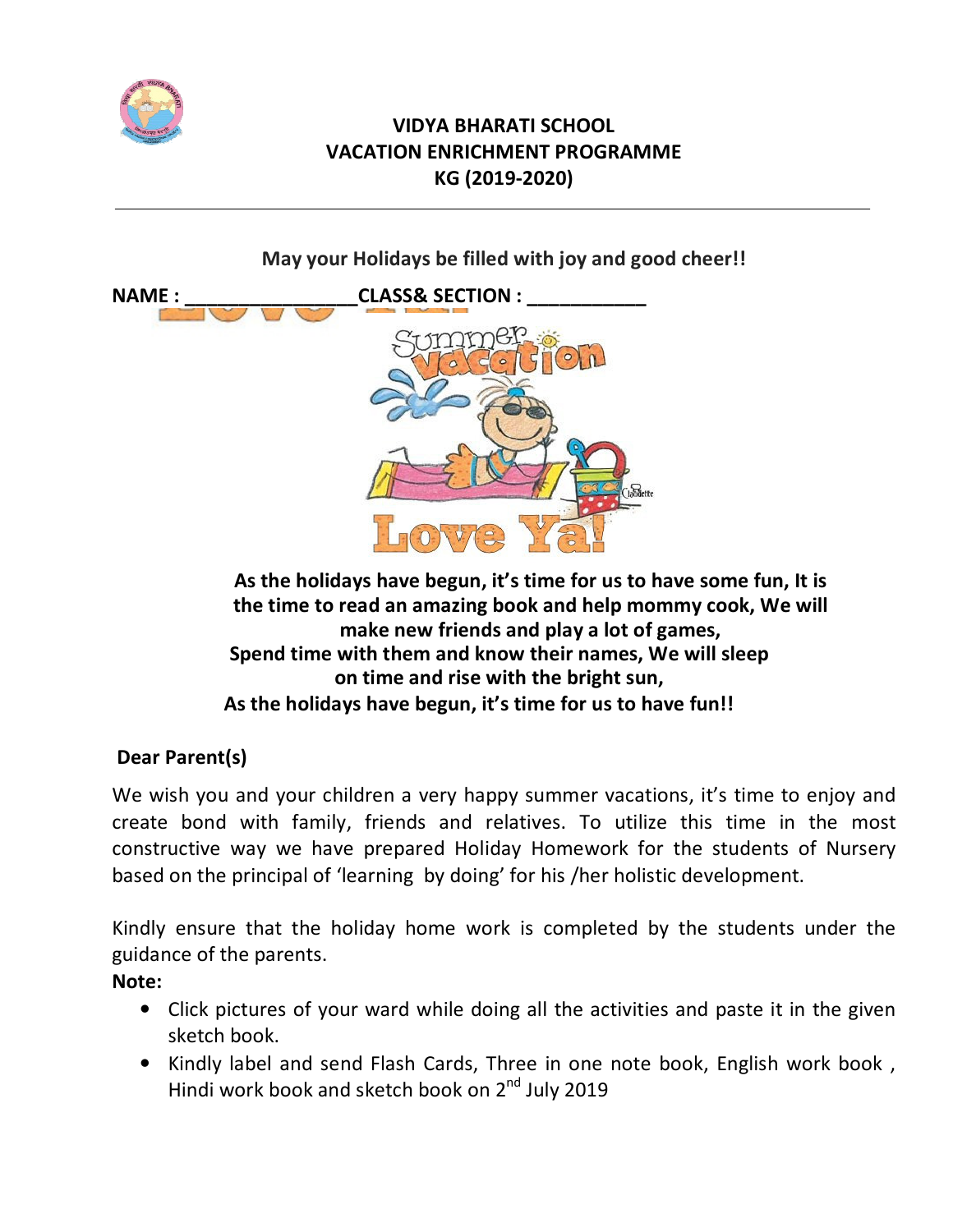### **MOTOR DEVELOPMENT**

- Write capital letters A-Z  $\longrightarrow$  5 times
- Write print letters a-z \_\_\_\_\_\_\_\_\_\_\_\_ 5 times
- Do page number 21, 40 and 46 in English Book World of letters. Also complete absent work if any.
- Write counting  $1-50$   $\longrightarrow$  5 times
- Write अ अः <u>\_\_\_\_\_\_\_\_\_\_\_\_\_\_\_\_\_\_</u> 5 times
- Write क ड. <u>\_\_\_\_\_\_\_\_\_\_\_\_\_\_\_\_\_\_\_\_\_</u> 5 times
- Do page number 39, 40 and 41 in Hindi Aksharo ki duniya

**Note :** Do the above mentioned work in a separate 3 in 1 copy (4 lines for English, 5 lines for Hindi, box for Math)

• Make two **laminated** pictorial flash card in size 6" X 6" according to the given procedure.

**Procedure :** Take one hard coloured paper of size 6" X 6". Paste picture of vowel words and write the name of that picture with bold marker in print letters.







Note: Make Flash Card according to the roll number. English Book World of Letters has been given for the reference.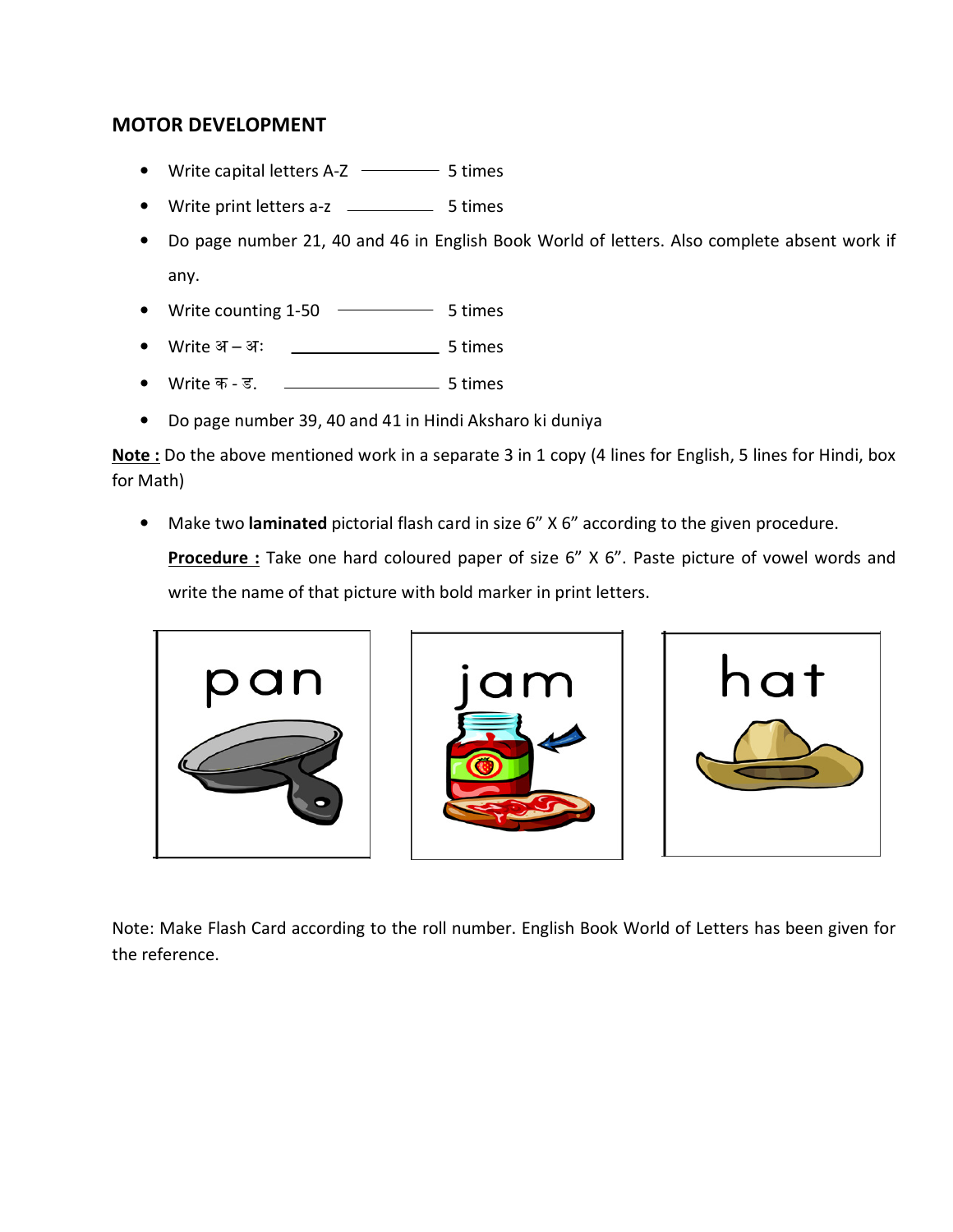| Roll No.       | KG-A               | KG-B                | KG-C                 | <b>Flash cards</b> |
|----------------|--------------------|---------------------|----------------------|--------------------|
| $\mathbf{1}$   | Aadya Gautam       | Aaradhya Chaudhary  | Aarav Aggarwal       | ad family          |
| $\overline{2}$ | Aanya Jain         | Aarav Arora         | Akshansh Chaudhary   | am family          |
| 3              | Aaradhya Joshi     | Aarav Vibhute       | Amogh Bhatt          | an family          |
| 4              | Aayush Singh       | Aarush Gupta        | Amrita Kaur          | ag family          |
| 5              | Alisha Alam        | Abaan Beig          | Ansh Jha             | ap family          |
| 6              | Anchit Giza        | Aditya Ahlawat      | Anusha Prakash       | at family          |
| $\overline{7}$ | Aradhya Kumari     | Akshada Singh       | Arayan Kumar         | ed family          |
| 8              | Archita Sharma     | Arohi Singh         | Atiksh Vashishta     | eg family          |
| 9              | Chetna             | Ashvika Aggarwal    | Daksh Kumar          | en family          |
| 10             | Daksh Bhandari     | Avya Sharma         | Devraj Bansiwal      | et family          |
| 11             | Devanshu Parashar  | <b>Bhumi Sharma</b> | Dhaani Sharma        | ib family          |
| 12             | Garvit Vats        | Darsh Saini         | Divyansh Jain        | ig family          |
| 13             | Gauri              | Dhanishka Sagar     | Garv Sagar           | id family          |
| 14             | Harshita           | Diya Routela        | Lakshita Chaudhary   | it family          |
| 15             | Hiya Mallick       | Harjas Singh Sethi  | Lakshay              | ip family          |
| 16             | Kaviya Saxena      | <b>Hriday Bose</b>  | Nishika Vats         | od family          |
| 17             | Labiba Rana        | Lakshita Karki      | P Divyansh           | og family          |
| 18             | Mokshi             | Lavanya Shukla      | Pranav Bansal        | op family          |
| 19             | Navya Bengani      | Mrigank Parashar    | Pranjal Gondhi       | ot family          |
| 20             | Naysha Shrivastava | Naman Solanki       | Prisha Sharma        | ox family          |
| 21             | Sarthak jain       | Navika Bhatnagar    | Ryma Kaur            | ub family          |
| 22             | Shourya            | Raghav Mehta        | Sabhya Singh         | ud family          |
| 23             | Tanya Kanojia      | Riyanshi Sisodiya   | Sanskriti Yadav      | ug family          |
| 24             | Umera              | Surbhi Bhadana      | Shaurya Pratap Singh | up family          |
| 25             | Vanshdeep Verma    | Trisha chadha       | Vanshika Sharma      | ut family          |
| 26             | Veronica Chauhan   | <b>Trisha Garg</b>  | Veadic Dhiran        | us family          |
| 27             | Viraj Tomar        | Vidit Sharma        | Yuvika Gupta         | at family          |
| 28             | Yash Raghav        | Yashica Kumari      |                      | ap family          |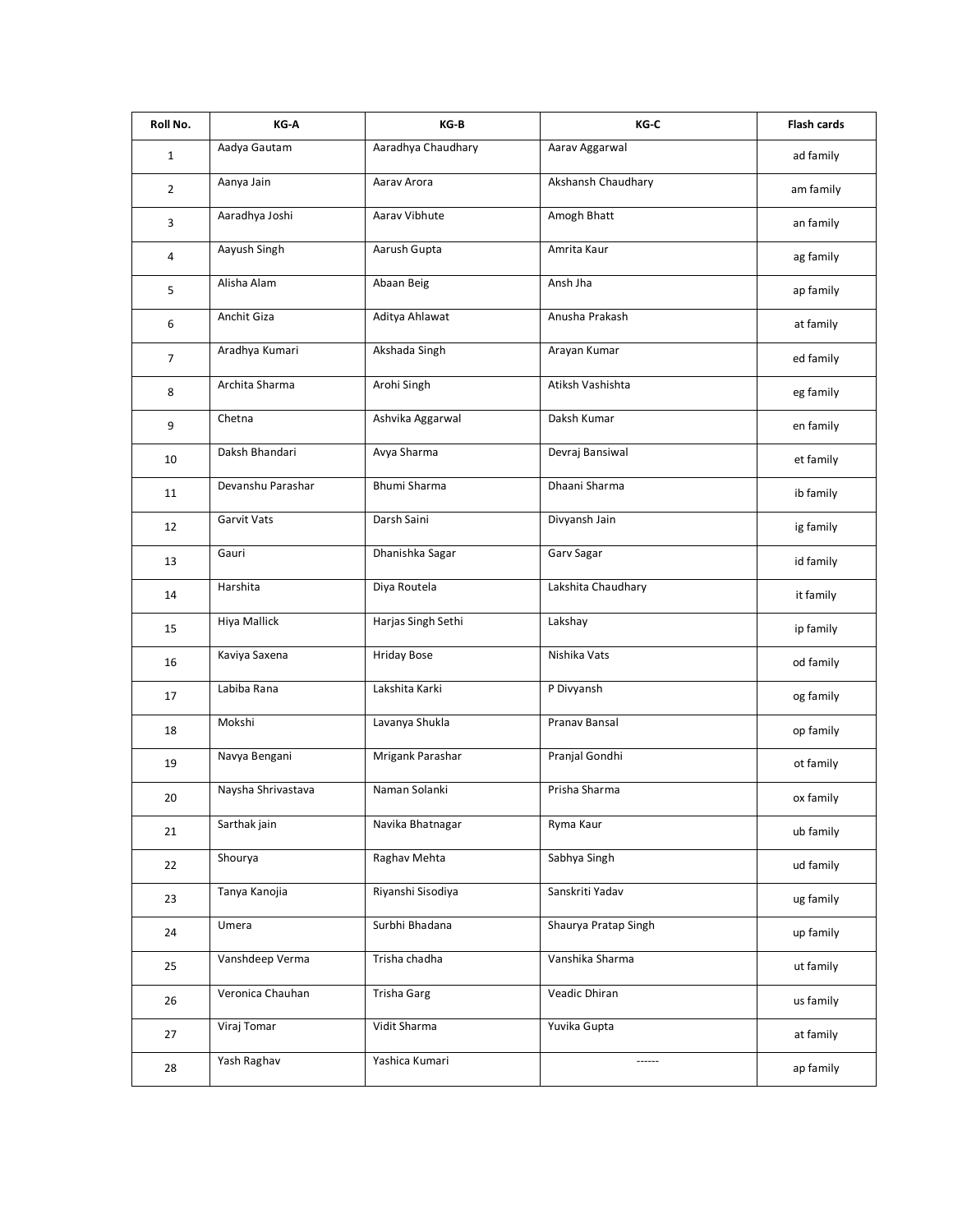### **LANGUAGE DEVELOPMENT**

- Encourage your child to use simple sentences while conversing with anyone.
- Narrate simple stories to your child. Ask simple questions related to story to recall some characters and incidents.
- Revise Read Programme Level-1daily
- **Show and Tell** Choose any one object from your surroundings everyday and let the child speak few lines on it.
- For example -



It is an apple. It is red in color. I eat apple daily.





- **Rhyme Time** Learn phonetic rhyme and Hindi varnamala song regularly. Link of the same is given below
- Phonetic Rhyme https://youtu.be/ffezxptTGC4
- Hindi Varnamala- https://youtu.be/T5YP1Sf6HCs

## **CONCEPTUAL DEVELOPMENT**

All the living beings need water to live.



- Take lots of liquids in a day to prevent yourself from heat. For this make Lemonade, Aam Panna, Tang, Lassi, Mango shake etc. with the help of your parents.
- Place a bowl of water in your balcony for the birds to quench their thirst. Fill the bowl everyday with fresh water.
- Water the plants daily.



**Note :** Paste photographs of your child doing the above activities in the sketch book given to you.